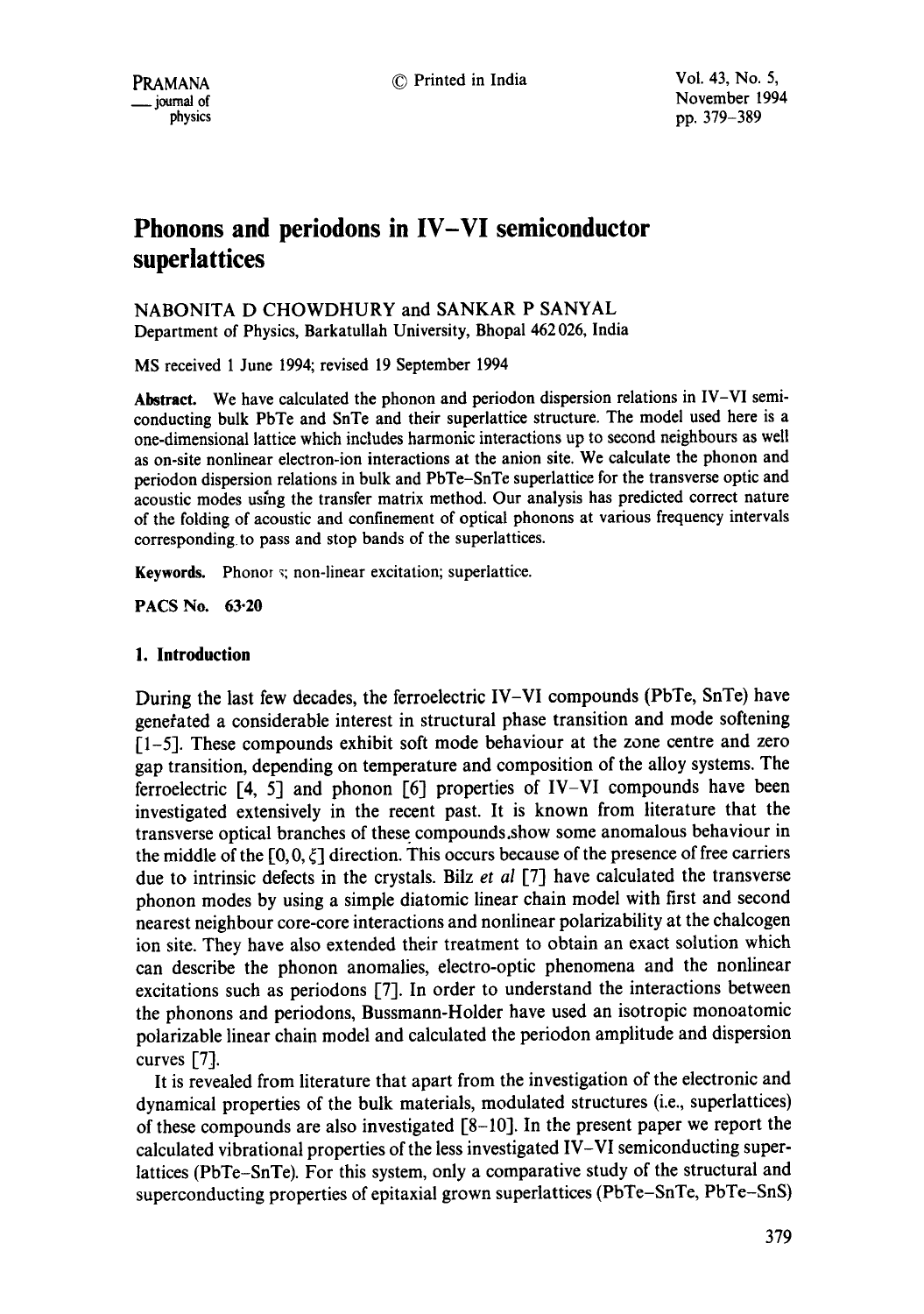has been reported [9] and also galvanomagnetic properties are studied [10]. In the superlattice structure, it is expected that the IV-VI compounds will manifest a variety of nonlinear phenomena because of the non-linear polarizability of chalcogen ion.

In the present paper we have calculated the phonon and periodon dispersion relation in bulk PbTe and SnTe and their superlattice structure. We have developed a nonlinear lattice dynamical theory which includes the effect of first neighbour on-site and inter-site and second neighbour inter-site interactions in the one-dimensional diatomic chain model with nonlinear fourth order polarization potential at the anion site. Using this model, the phonon and periodon dispersion curves for transverse acoustic and optic modes are calculated without using self consistent phonon approximation. We have used the transfer matrix approach for calculating the dispersion curves in PbTe-SnTe superlattices, both for phonons and periodons.

# 2. **Theory**

## 2.1 *Bulk semiconductors*

In bulk structure, our model consists of a one-dimensional diatomic chain in which the cations (Pb, Sn) are assumed to be linearly polarizable and the anions (Te) are



**Figure 1(a).** One-dimensional  $\phi^4$  linear chain model with nearest and next nearest neighbour interactions.



Figure 1(b). Linear chain model of a one-dimensional superlattice with nearest and next nearest neighbour interactions.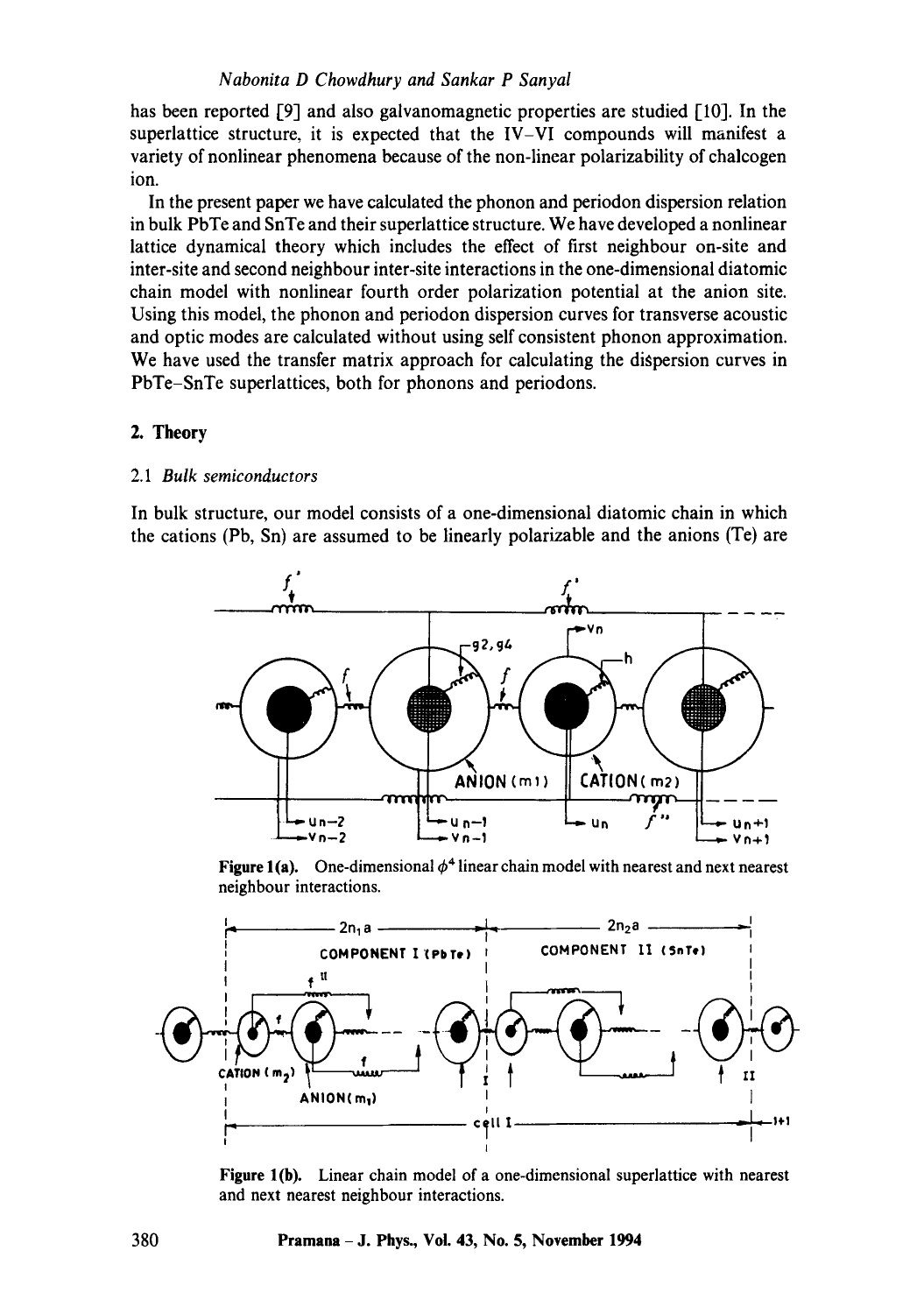assumed to be nonlinearly polarizable, which are configurationally unstable in nature. Anionic shell-core coupling consists of an attractive harmonic  $(q_2)$  and a fourth order repulsive force constants  $(q<sub>4</sub>)$ . The one-dimensional diatomic lattice with different types of interactions is shown in figure  $1(a)$ . f is the first neighbour interaction between the shells of anion and cation and  $f'$  and  $f''$  are the force constants due to second neighbour interactions between the cores of cation and anion, h is the attractive cationic force constant.

In view of this, the equation of motion can be written as

$$
m_1\ddot{u}_{n-1} = g_2 w_{n-1} + g_4 w_{n-1}^3 + f'(u_{n+1} + u_{n-3} - 2u_{n-1})
$$
\n(1)

$$
m_2\ddot{u}_n = f''(u_{n+2} + u_{n-2} - 2u_n) + hw_n \tag{2}
$$

$$
m_{e_1}\ddot{v}_{n-1} = -g_2w_n - g_4w_{n-1}^3 + f(w_n + w_{n-2} - 2w_{n-1}) +
$$
  

$$
f(u_n + u_{n-2} - 2u_{n-1})
$$
 (3)

$$
m_{e_2}\ddot{v}_n = -hw_n + f(w_{n+1} + w_{n-1} - 2w_n) + f(u_{n+1} + u_{n-1} - 2u_n)
$$
 (4)

where  $m_1$ ,  $m_2$  and  $m_{\text{eff}}$  (i = 1, 2) are the masses of anion, cation and the valence electrons of anion and cation respectively,  $u_{n+1,n+3,n+5}$  are the displacements of the cores of anion and  $u_{n+1}$ ,  $_{n+4}$  are the displacements of the cores of cation in the linear infinite chain. By considering adiabatic condition (i.e.,  $m_e \approx 0$ ), the LHS of (3) and (4) vanishes. Also we define a relative core-shell coordinate as  $w_{n-1(n)} = v_{n-1(n)} - u_{n-1(n)}$ .

For calculating the phonon dispersion, both the anions and cations are considered to be linearly polarizable (i.e.,  $g_4 = 0$ ). We assume the following solutions for solving the equations of motion. For the anions, the solutions are

$$
w_{n-1} = A \sin(\omega t - (n-1)qa),
$$
 (5)

$$
u_{n-1} = B\sin(\omega t - (n-1)qa). \tag{6}
$$

For cation we write the displacements as

$$
u_n = \alpha u_{n-1} \tag{7}
$$

where  $\alpha$  is an arbitrary constant. Equations (3) and (4), together with above considerations results to

$$
w_{n-1} = \frac{f}{(g_2 + 2f)}[(u_n + u_{n-2} - 2u_{n-1}) + (w_n + w_{n-2})],
$$
\n(8)

$$
w_n = \frac{f}{(h+2f)}[(u_{n+1} + u_{n-1} - 2u_n) + (w_{n+1} + w_{n-1})].
$$
\n(9)

Substituting (5), (6), (7) in (8) one gets the ratio of the amplitudes as

$$
\frac{A}{B} = \frac{2f}{(g_2 + 4f\sin^2(qa/2))} (\alpha \cos qa - 1).
$$
 (10)

Equation (9) also results in the following amplitude ratio

$$
\frac{A}{B} = \frac{2f}{(h + 4f\sin^2(qa/2))}(\cos qa - \alpha). \tag{11}
$$

**Pramana - J. Phys., Vol. 43, No. 5, November 1994 381**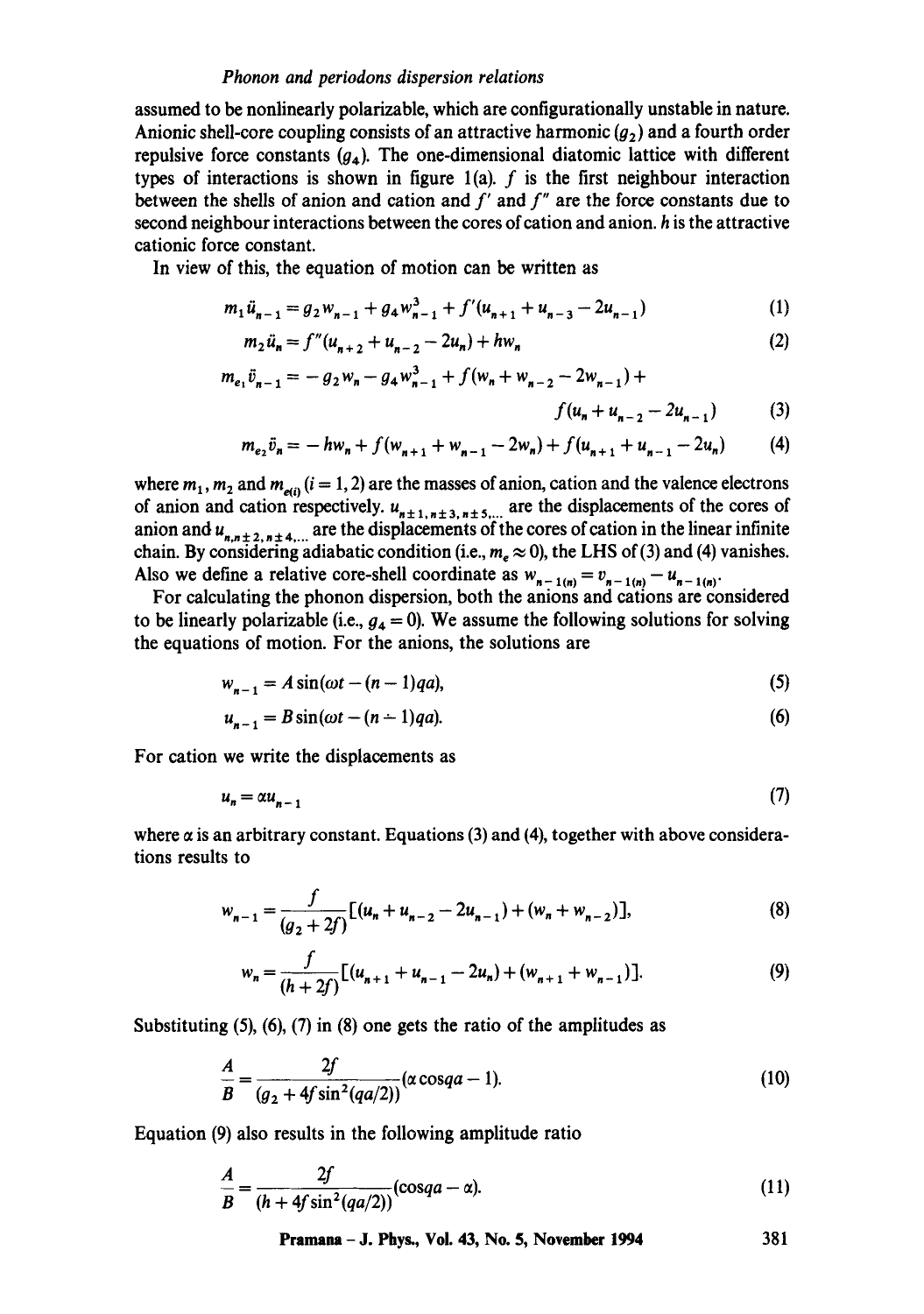The constant  $\alpha$  which relates the displacements of the atoms of the neighbouring unit cells can be obtained by substituting  $(5)$ ,  $(6)$ ,  $(7)$  and  $(10)$  in  $(7)$  as

$$
\alpha = \frac{\left[-m_1\omega^2 + 4f'\sin^2(qa/2) + \frac{2g_2f}{(g_2 + 4f\sin^2(qa/2))}\right]}{\frac{2g_2f\cos qa}{(g_2 + 4f\sin^2(qa/2))}}
$$
(12)

Similarly from (2)  $\alpha$  can be obtained by substituting (5), (6), (7) and (11) in (7) as

$$
\alpha = \frac{\frac{2hf \cos qa}{(h + 4f \sin^2(qa/2))}}{\left[ -m_2\omega^2 + 4f'' \sin^2(qa/2) + \frac{2hf}{(h + 4f \sin^2(qa/2))} \right]}. \tag{13}
$$

Equating (12) and (13) we obtain the phonon dispersion relation for bulk as

$$
\omega^4 + Z\omega^2 + Y = 0\tag{14}
$$

with

$$
Z = -\left[\frac{1}{m_1}\left(4f'\sin^2(qa/2) + \frac{2g_2f}{(g_2 + 4f\sin^2(qa/2))}\right) + \frac{1}{m_2}\left(4f''\sin^2(qa/2) + \frac{2hf}{(h + 4f\sin^2(qa/2))}\right)\right]
$$
(15)  

$$
Y = \frac{1}{m_1m_2}\left[\left\{\left(4f'\sin^2(qa/2) + \frac{2g_2f}{(g_2 + 4f\sin^2(qa/2))}\right) + \frac{2hf}{(h + 4f\sin^2(qa/2))}\right\} - \frac{4g_2hf^2\cos^2qa}{(g_2 + 4f\sin^2(qa/2))(h + 4f\sin^2(qa/2))}\right].
$$
(16)

To obtain the periodon dispersion relation, we have considered the anions to be nonlinearly polarizable and cations to be linearly polarizable and used adiabatic approximation. Bilz [7] has already shown that the periodon frequencies are subharmonics of the corresponding phonon eigen frequencies with equal scaling by a factor of three which reduces the Brillouin zone into one third of its value. Exact nonlinear periodic solutions can be expressed as

$$
w_{n-1} = A \sin(\omega t - (n-1)qa) \tag{17}
$$

$$
u_{n-1} = B\sin(\omega t - (n-1)qa) + C\sin 3(\omega t - (n-1)qa).
$$
 (18)

The ratio of the amplitudes can be derived from (1) and by equating the coefficients of  $sin(\omega t - (n-1)qa)$  as

$$
\frac{A}{B} = \frac{-m_1\omega^2 + 4f'\sin^2(qa/2) - 2f(\alpha\cos qa - 1)}{-4f\sin^2(qa/2)}.
$$
\n(19)

**382 Pramana - J. Phys., Vol. 43, No. 5, November 1994**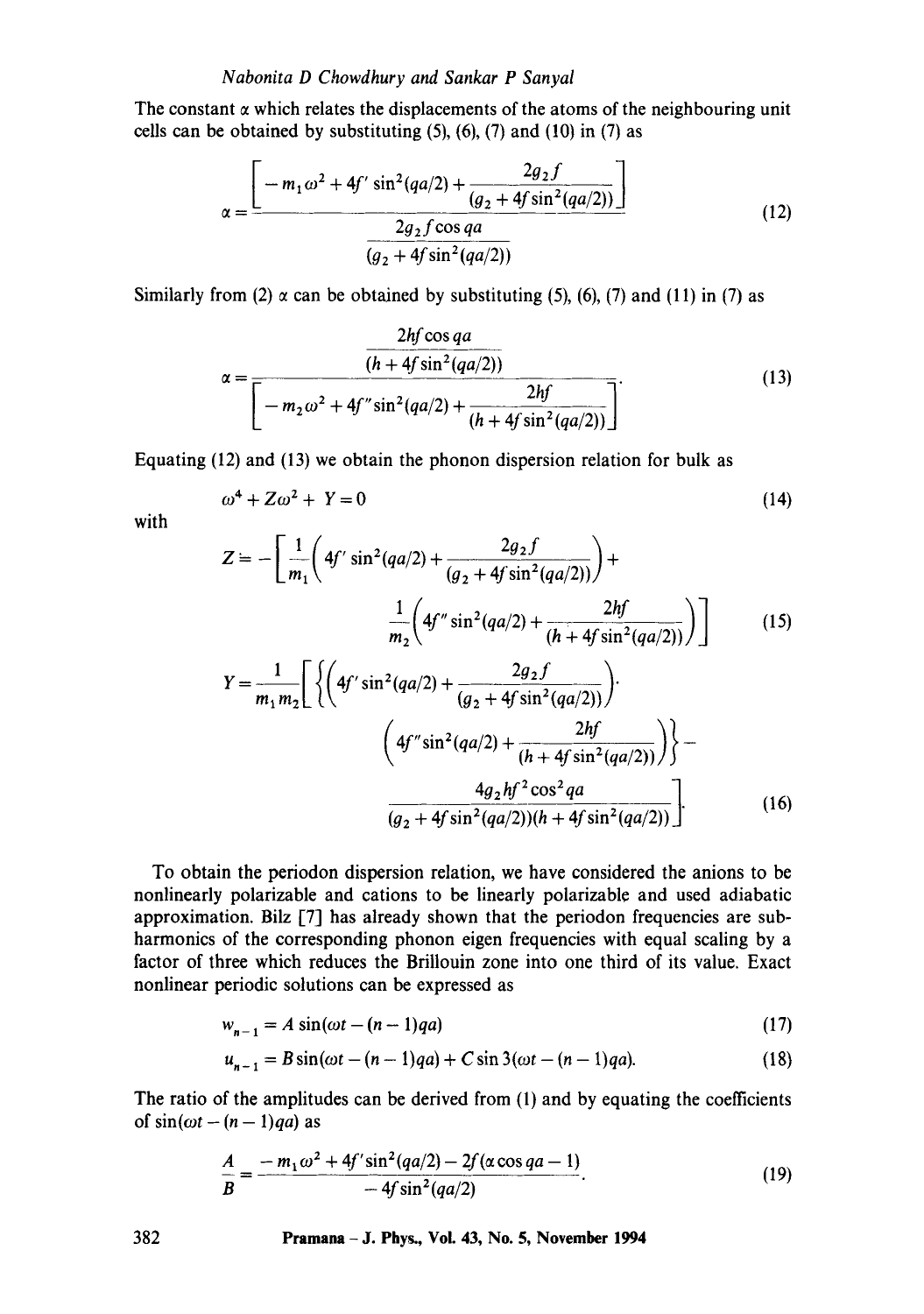Equating the coefficients of  $\sin 3(\omega t - (n-1)qa)$  in (1), the constant  $\alpha$  is defined as

$$
\alpha = \frac{-9m_1\omega_P^2 + 4f'\sin^2(3qa/2) + 2f}{2f\cos 3qa} \tag{20}
$$

where  $\omega_{\mathbf{p}}$  is the periodon frequency.

Similar sets of equation can also be obtained for the amplitude ratio *A/B* by using (2) for mass  $m_2$ . This can be done by equating the coefficients of  $sin(\omega t - (n-1)qa)$  and is given by

$$
\frac{A}{B} = \frac{-m_2 \alpha \omega^2 + 4f'' \sin^2(qa/2) + \frac{2hf}{h+2f}(\cos qa - \alpha)}{\frac{2hf}{(h+2f)}\cos qa}.
$$
\n(21)

For the periodon dispersion, the value of  $\alpha$  obtained from (2) as

$$
\alpha = \frac{-4f''\sin^2(3qa/2) + \frac{2hf}{(h+2f)}\cos 3qa}{-9m_2\omega_p^2 + \frac{2hf}{(h+2f)}}.
$$
\n(22)

The dispersion relation for the periodon in the diatomic chain can be obtained by equating the values of  $\alpha$  (from (20) and (22)) obtained for two different masses as

$$
\omega_p^4 + Z'\omega_p^2 + Y' = 0\tag{23}
$$

with

$$
Z' = -\frac{2}{9} \left[ \frac{1}{m_1} (2f' \sin^2(3qa/2) + f) + \frac{1}{m_2} \left( \frac{hf}{(h+2f)} \right) \right]
$$
(24)

$$
Y' = \frac{4}{81m_1m_2} \left[ (2f' \sin^2(3qa/2) + f) \left( \frac{hf'}{(h+2f)} \right) - f \cos 3qa \left( -2f'' \sin^2(3qa/2) + \frac{hf'}{(h+2f)} \cos 3qa \right) \right]
$$
(25)

and the squared amplitude is obtained from (3), (17), (18) and (19) as

$$
A^{2} = \frac{4g_{2}}{3g_{4}} \left[ 1 + \frac{4f}{g_{2}} \left( \frac{m_{1} \omega_{P}^{2} - 4f' \sin^{2}(qa/2) + f(\alpha \cos qa - 1)}{m_{1} \omega_{P}^{2} - 4f' \sin^{2}(qa/2) + 2f(\alpha \cos qa - 1)} \right) \sin^{2}(qa/2) \right].
$$
\n(26)

#### 2.2 *Superlattice structure*

The layered structure or superlattice consists of alternating layers of thickness  $d_1$  of the constituent I and of thickness  $d_2$  of constituent II. Different specimens can be prepared so that  $d_1$  and  $d_2$  have any value from two or three atomic spacing up to the order of 100nm. For simplicity, we have assumed that the interatomic lattice spacing (a) and the elastic constants  $(c_{ij})$  have the same values in both the components of the periodically layered structures. The physical properties of the layered structures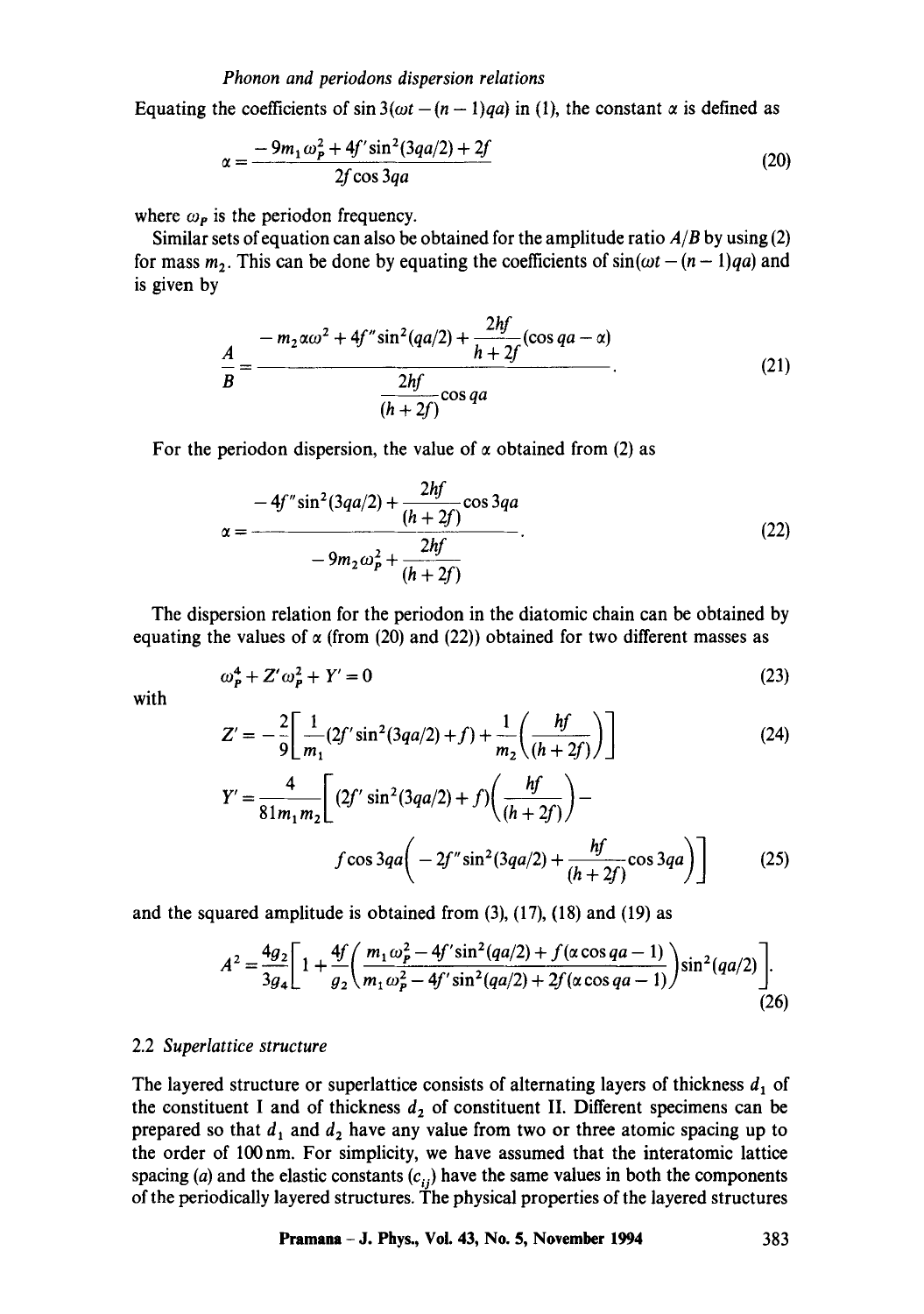#### *Nabonita D Chowdhury and Sankar P Sanyal*

are greatly modified as compared to the bulk materials, due to the increase in the spatial period  $(D = 2(n_1 + n_2)a)$ . As a consequence a new Brillouin zone at the wavevector  $\pi/D$  is developed perpendicular to the interfaces. A schematic diagram for a one-dimensional diatomic bilayer superlattice with different force constants is shown in figure 1 (b). The derivation of phonon dispersion relation in superlattices has been given in detail in [11] by using the transfer matrix method. The dispersion relation for bilayer compound semiconductor superlattice is given by  $[12]$ 

$$
\cos QD = \cos q_1 d_1 \cos q_2 d_2 +
$$
  
\n
$$
\left[1 - \frac{1}{2} \left(\frac{\alpha_1}{\alpha_2} + \frac{\alpha_2}{\alpha_1}\right) \frac{1}{\cos q_1 a \cos q_2 a}\right] \frac{\sin q_1 d_1 \sin q_2 d_2}{\tan q_1 a \tan q_2 a}.
$$
 (27)

For the calculation of phonon dispersion curves in semiconductor superlattice,  $\alpha_i(i = 1, 2,$  for two different layers) are obtained from (12) and (13) and the phonon wave vectors  $q_1$  and  $q_2$  as a function of frequency are obtained from (14).

Similarly the periodon dispersion relation in superlattice structure, is obtained for the different periodon wave vectors  $q_1$  and  $q_2$  as a function of frequency from (23) and the values of  $\alpha_i$  from (20) and (22). In the case of phonon dispersion, a new Brillouin zone appears with wavevector  $QD = 2\pi$ , which becomes twice the Brillouin zone in bulk (i.e.,  $qa = \pi$ ). As mentioned before, the frequency of the periodon becomes maximum at one third of the phonon wave vector. Therefore for the periodon dispersion, the boundary of the Brillouin zone lies at  $2\pi/3$  value of the phonon wave vector.

## **3. Results and discussion**

The polarizability model developed in the theory calculates the dispersion curves for the transverse acoustic and ferroelectric transverse optic mode. In the IV-VI semiconductor, we have calculated the phonon and periodon's transverse branches by fitting the model parameters  $f, f', f'', g_2, h$  and  $g_4$  to the experimental zone centre frequencies. These branches are of quite interest as it undergoes mode softening at the ferroelectric phase transition of these compounds. In the present case, SnTe undergoes a transition to a ferroelectric state with a finite transition temperature of 98 K, whereas PbTe does not undergo phase transition and remain paraelectric for all temperatures. Also the soft mode concept is extended to the periodon case to understand the coupling between nonlinear modes and normal phonon modes.

In figures 2(a) and (b), we have plotted the transverse optic and acoustic branches of the phonon dispersion relations for bulk (PbTe and SnTe) (shown in figure  $2(a)$ ) and their superlattice structure (PbTe-SnTe), consisting each of six layers (shown in figure  $2(b)$ ). We have also shown in figure  $2(a)$ , the experimental points for bulk PbTe at 293 K taken from ref. [13] and SnTe at 100 K from ref. [4, p-90]. The corresponding parameters for the calculation of the phonon dispersion curves are defined in table 1. In the phonon dispersion curves of bulk PbTe and SnTe, we have observed some discrepancies in the calculated and experimental values of the transverse optic mode around the wavevector  $(0,0,0.3)$  to  $(0,0,0.8)$ . This is mainly because our present analysis does not consider the effect of screening due to the free carriers in the systems. This fact however, is not a serious limitation of our predicted results, for such a simple model which can qualitatively explain the nature of the branches in the dispersion curves. In adjoining figure 2(b) we have shown the phonon dispersion curves (TO and TA) for  $(PbTe)_6-(SnTe)_6$  superlattices.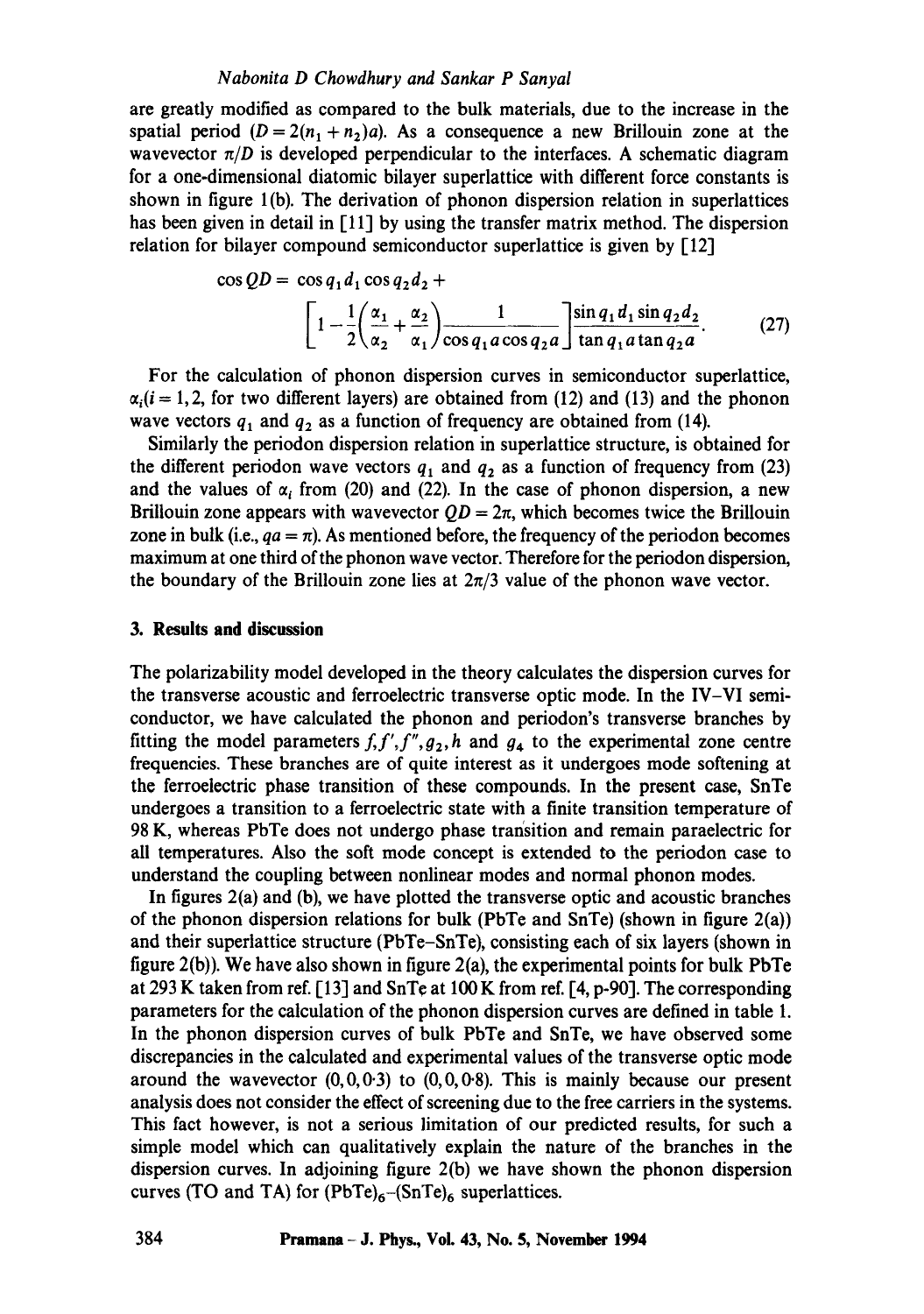

Figure 2(a). Bulk phonon dispersion curves of transverse acoustic and optic branches of PbTe (I) and SnTe (II).  $v (= \omega/2\pi)$  is the reduced frequency and  $\xi$ (= *qa/2* $\pi$ ) is the reduced wavevector. Experimental points for PbTe [  $\times$  ] and SnTe  $[\bullet]$  are taken from ref. [13] and [4, p. 90] respectively.

Figure 2(b). Phonon dispersion curves of transverse acoustic and optic branches of PbTe-SnTe superlattice with  $n_2 = n_1 = 6$ .

| Parameters<br>$f(10^4 \text{ g/s}^2)$ | Value      |           |  |  |
|---------------------------------------|------------|-----------|--|--|
|                                       | SnTe       | PbTe      |  |  |
|                                       | 0.1237     | 0.2385    |  |  |
| $f'(10^4 \text{ g/s}^2)$              | 0.997      | 0.745     |  |  |
| $f''(10^4 \text{ g/s}^2)$             | 0.1655     | 0.085     |  |  |
| $g_2(10^4 \text{ g/s}^2)$             | $-59.9$    | $-55.9$   |  |  |
| $h(10^4 \text{ g/s}^2)$               | $-111.246$ | $-103.0$  |  |  |
| $m_1$ (a.m.u.)                        | 127.5      | 127.5     |  |  |
| $m_2$ (a.m.u.)                        | $118 - 7$  | $207 - 2$ |  |  |

Table 1. Parameters for phonon dispersion in bulk (PbTe and SnTe).

To interpret the results of bulk and superlattice dispersion curves, we have divided the frequency axis into six regions on the basis of the values of the real and complex wavevectors of the components I (PbTe) and II (SnTe), which is indicated in table 2. This type of frequency division was given in ref. [12, p-260] for simple superlattice structure. In region I, both the wavevectors  $q_{TA_I}$  and  $q_{TA_{II}}$  are real, which implies that in very low frequency dispersion region, we obtain broad pass and narrow stop bands.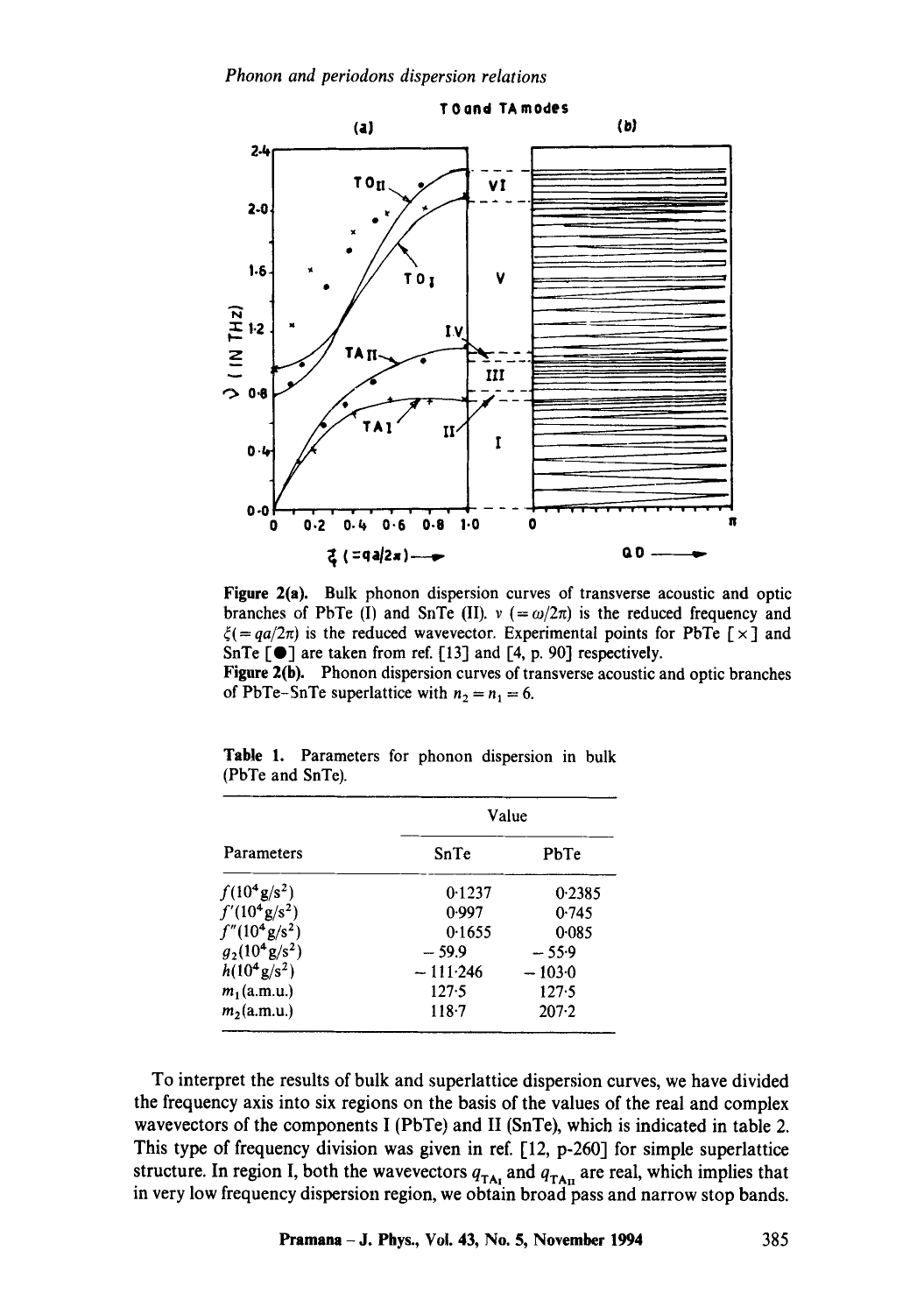*Nabonita D Chowdhury and Sankar P Sanyal* 

| Frequency<br>interval | $q_{TA_1}$ | $q_{\text{TA}_{\text{II}}}$ | $q_{\text{TOr}}$ | $q_{\text{tot}}$ | Nature of superlattice<br>phonon dispersion curves.                                |
|-----------------------|------------|-----------------------------|------------------|------------------|------------------------------------------------------------------------------------|
| Ĭ                     | R          | R                           | I                | I                | Broad pass and narrow<br>stop acoustic bands.                                      |
| Н                     | C          | R                           | I                | ı                | Broad stop and narrow<br>pass acoustic bands.                                      |
| Ш                     |            | R                           | I                | R                | Broad stop acoustic and<br>optic modes.                                            |
| IV                    | I          | R                           | R                | R                | Broad pass bands for<br>optic modes and broad<br>stop bands for acoustic<br>modes. |
| v                     |            |                             | R                | R                | Narrow stop and broad<br>pass bands for optic<br>modes.                            |
| VI                    |            | I                           | I                | R                | Broad stop optic bands.                                                            |

**Table** 2. Frequency intervals of figure 2(a).

 $R = real, C = complex, I = pure imaginary$ 



**Figure** 3(a). Bulk periodon dispersion curves of transverse acoustic and optic branches of PbTe (I) and SnTe (II). Model calculation results of SnTe  $\lbrack \bullet \rbrack$  are taken from ref. [4] p. 90.

Figure 3(b). Periodon dispersion curves of transverse acoustic and optic branches of PbTe-SnTe superlattice with  $n_2 = n_1 = 6$ .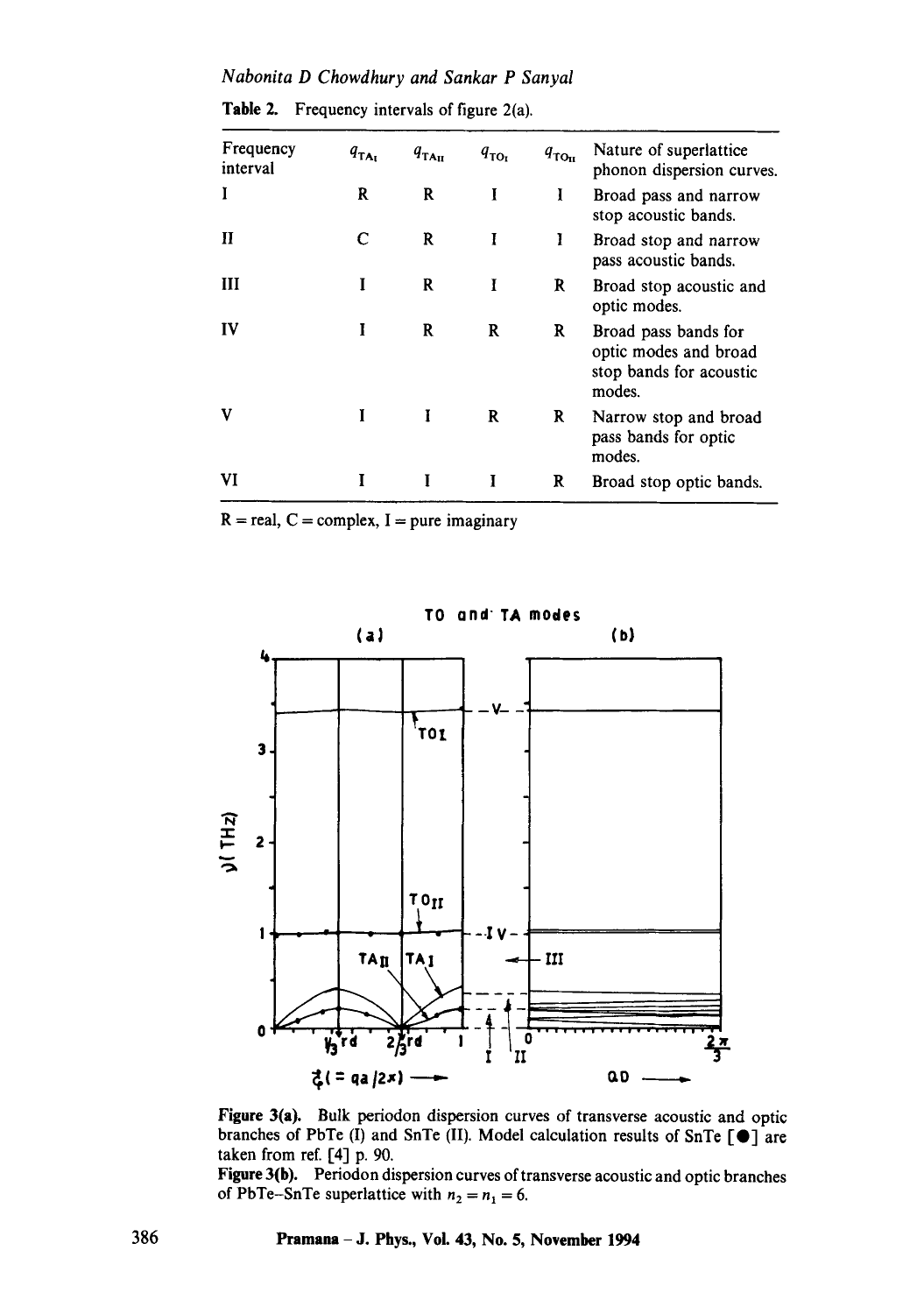Hence the modes are propagating in nature in the frequency interval  $0 < v < 0.6$  THz. From  $v = 0.6$  to 0.75 THz., the wavevectors  $q_{TA}$  remains constant from 0.4 to 1.0 whereas the wavevector  $q_{TAn}$  increases from 0.25 to 0.475. In this frequency interval, the modes are propagating as well as confined in some of the regions. In region II (i.e.,  $0.75 < v < 0.78$ ), only  $q_{\text{TAn}}$  is real which results into broad stop and narrow pass bands. The transverse acoustic modes of SnTe become confined in this frequency interval. In region III (i.e.,  $0.78 < v < 0.96$ ) the wavevectors  $q_{\text{TO}_{II}}$  and  $q_{\text{TA}_{II}}$  are only real, which shows that we obtain broad stop bands in this region. In region IV (i.e., 0-96  $<$  v  $<$  1.05) three wavevectors i.e.,  $q_{\text{TA}_{II}}$ ,  $q_{\text{TO}_{I}}$  and  $q_{\text{TO}_{II}}$  are real, which signifies that the optical modes are propagating in nature and the acoustic modes of SnTe remain confined. In region V, the optical modes in both the materials are real. The frequency varies from 1.05 to 2.075 and the dispersion obtained there consists of narrow stop and broad pass bands. In the region VI, only the wavevector  $q_{\text{TO}_1}$  is real in magnitude. As expected we obtained there broad stop bands.

In figures 3(a) and (b), we have obtained the periodon dispersion relation in bulk and superlattice structure of PbTe and SnTe layers. From the figure 3(a), it is noted that the transverse optic modes of periodon remain constant for all the wavevectors and the transverse acoustic modes become maximum at one third of the reduced wavevector [4]. Hence in the periodon treatment, the Brillouin zone reduces to one third of the phonon case. For the material SnTe, Bilz *et al* [7] have calculated the periodon dispersion relation in which it is found that the LO phonon become degenerate with the TO phonon at the zone centre. The periodon frequency obtained from their calculation are also shown in figure 3(a) for SnTe material. For PbTe, no such measurements are available. Corresponding to the wavevector obtained in bulk,

|                                           | Value     |                |  |  |
|-------------------------------------------|-----------|----------------|--|--|
| Parameters<br>$(10^4 \text{ g/s}^2)$<br>f | SnTe      | PbTe<br>44.302 |  |  |
|                                           | 3.8145    |                |  |  |
| $f^\prime$                                | 0.012     | 0.05           |  |  |
| f''                                       | 0.073     | 0.53           |  |  |
| h                                         | $-0.0777$ | $-0.9$         |  |  |

| Table 3. | Parameters for periodon dispersion in bulk. |  |  |  |
|----------|---------------------------------------------|--|--|--|
|          |                                             |  |  |  |

|  | <b>Table 4.</b> Frequency intervals of figure $3(a)$ . |  |  |  |
|--|--------------------------------------------------------|--|--|--|
|--|--------------------------------------------------------|--|--|--|

| Frequency<br>interval | $q_{\text{TA}}$ | $q_{\text{TA}_{\text{II}}}$ | $q_{\text{TO}}$ | $q_{\texttt{TO}_{\texttt{II}}}$ | Properties of superlattice<br>periodon dispersion curves. |
|-----------------------|-----------------|-----------------------------|-----------------|---------------------------------|-----------------------------------------------------------|
|                       | R               | R                           |                 |                                 | Broad pass and narrow<br>stop acoustic bands.             |
|                       |                 | R                           |                 |                                 | Broad stop bands for<br>acoustic modes.                   |
| ш                     |                 |                             |                 |                                 | No solutions.                                             |
| $\mathbf{IV}$         |                 |                             | C               | R                               | Broad stop optic bands.                                   |
| v                     |                 |                             | R               |                                 | Broad stop optic bands.                                   |

 $R = real$ ,  $C = complex$ ,  $I = Imaginary$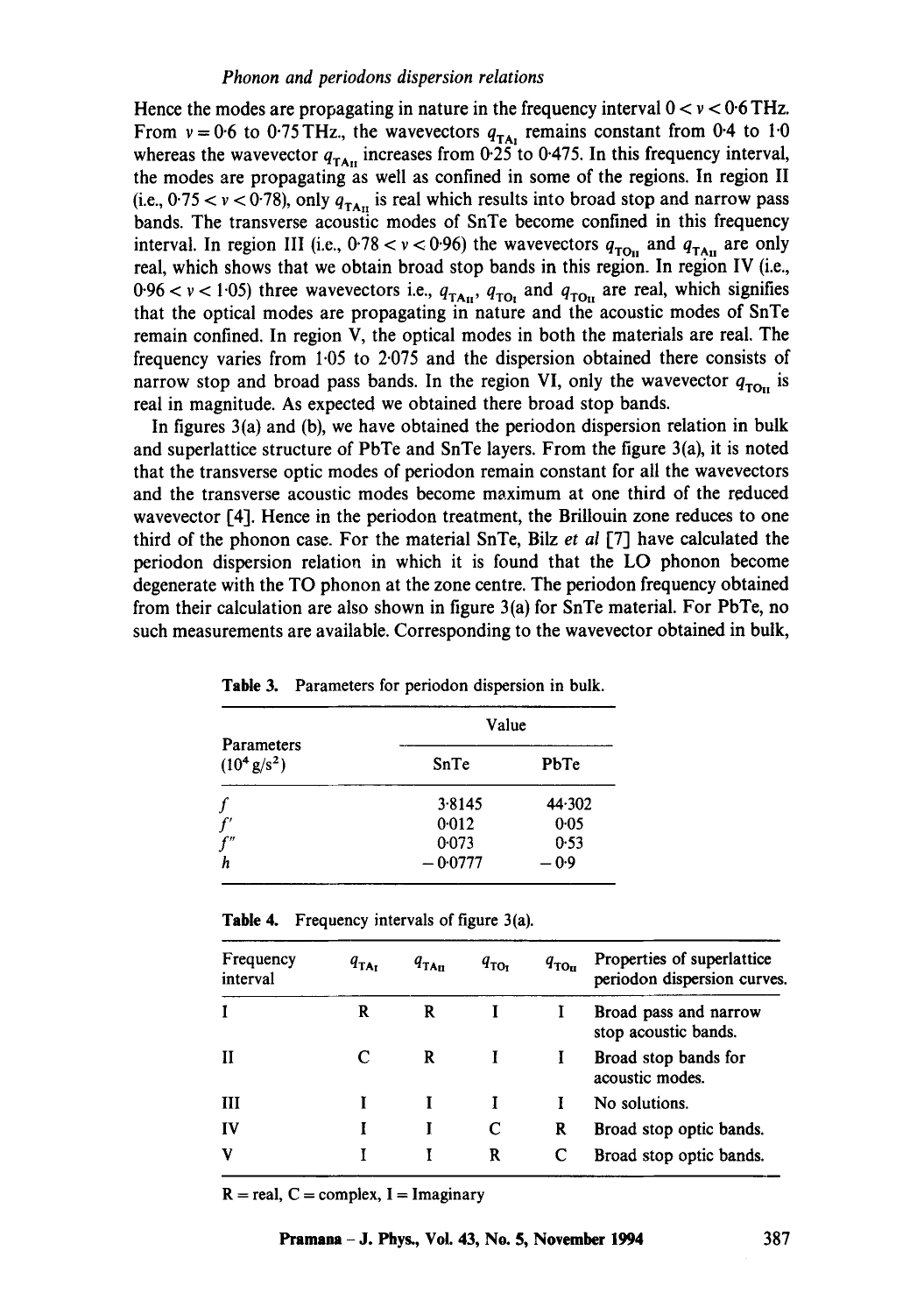# *Nabonita D Chowdhury and Sankar P Sanyal*

we have obtained the periodon dispersion relation which is shown in figure 3(b). The corresponding model parameters and the frequency interval are given in tables 3 and 4 respectively. In region I (i.e., from  $0 < v < 0.1875$ ), the wavevectors  $q_{T_A}$  and  $q_{T_{A}u}$ are real which give rise to propagating nature of the acoustic modes. In region II (i.e., from 0.1875  $< v < 0.375$ ) only the wavevectors  $q_{TAn}$  is real. The acoustic modes become confined. At  $v = 1$  and 3.42 THz., the transverse optical modes of SnTe and PbTe are real respectively. Hence we observe a single line at those frequencies. We have thus understood the nature of the different physical solutions obtained in the different regions of the phonon and periodon dispersion in bulk and superlattice structure of IV-VI semiconductors. This type of study in superlattices will help in the understanding of various electronic and vibrational properties.

## **Acknowledgement**

One of us (NDC) is grateful to Council of Scientific and Industrial Research, India for the award of Research Associateship.

## **References**

- [1] Yu I Ravich, B A Efimova and I A Smirnow, *Semiconducting Lead Chalcogenides*, edited by L S Stil'bans (Plenum, New York, 1970) H Heinrich, A Lopez-Otero, L Palmetshofer and L D Haas, In *Lattice defects in semiconductors,* edited by F A Huntley, Inst. Phys. Conf. Ser. 23, (Institute of Physics, Bristol, 1974) K Lischka, *Appl. Phys.* A29, 177 (1982).
- [2] M E Lines and A M Glass, *Principles and applications of ferroetectrics and related materials,* The Int. Series of Monographson Physics (Clarendon, Oxford, 1977).
- [3] H Preier, *Appl. Phys.* 20, 189 (1979) H Holloway, *Thin Solid Films* 11, 105 (1980)
- [4] A Bussmann-Holder, H Bilz and P Vogl, in *Dynamical properties IV-VI compound,*  (Springer-Verlag, Berlin, 1987)
- [5] W Cochran, *Adv. Phys.* 9, 387 (1960) K Schubert and H Fricke, *Z. Naturforchun9* 6a, 781 (1953) L Muldawer, *J. Nonmetals* 1, 177 (1973) R T Bate, D L Carter and J S Wrobel, *Phys. Rev. Lett.* 25, 159 (1970)
- [6] M M Elcombe, *Proc. R. Soc.* (London) A300, 210 (1967) W Cochran, R A Cowley, G Dolling and M M Elcombe, *Proc. R. Soc. (London)* A293, 433 (1966) P R Vijayaraghawan, S K Sinha and P K Iyengar, *Proc. nuclear and solid state physics symposium, Bangalore* (1973) E R Cowley, J K Darby and G S Pawley, *J. Phys.* C2, 1916 (1969) G S Pawley, W Cochran, R A Cowley and G Dolling, *Phys. Rev. Lett.* 17, 753 (1966)
- [7] H Bilz, k/Bussmann-Holder, G Benedek, H Buttner and D Strausch, *Ferroelectrics* 25, 339 (1980) H Bilz, H Buttner, A Bussmann-Holder, W Kress and U Schroder, *Phys. Rev. Lett.* 48,
- 264 (1982) 1-8] H Kinoshita and H Fujiyasu, *J. Appl. Phys.* 51, 5845 (1980) E F Fantner and G Bauer, *Two dimensional series in solid state sciences* (Springer-Verlag, 1984) 53, 207
- 1-9] O A Mironov, S V Christyakov, I Yu Skrylev, A I Federenko, A Yu Sepatov, B A Savitskii, O N Nashchekines and M Oszwaldowski, *Acta Phys. Pol. ASO,* 329 (1991)